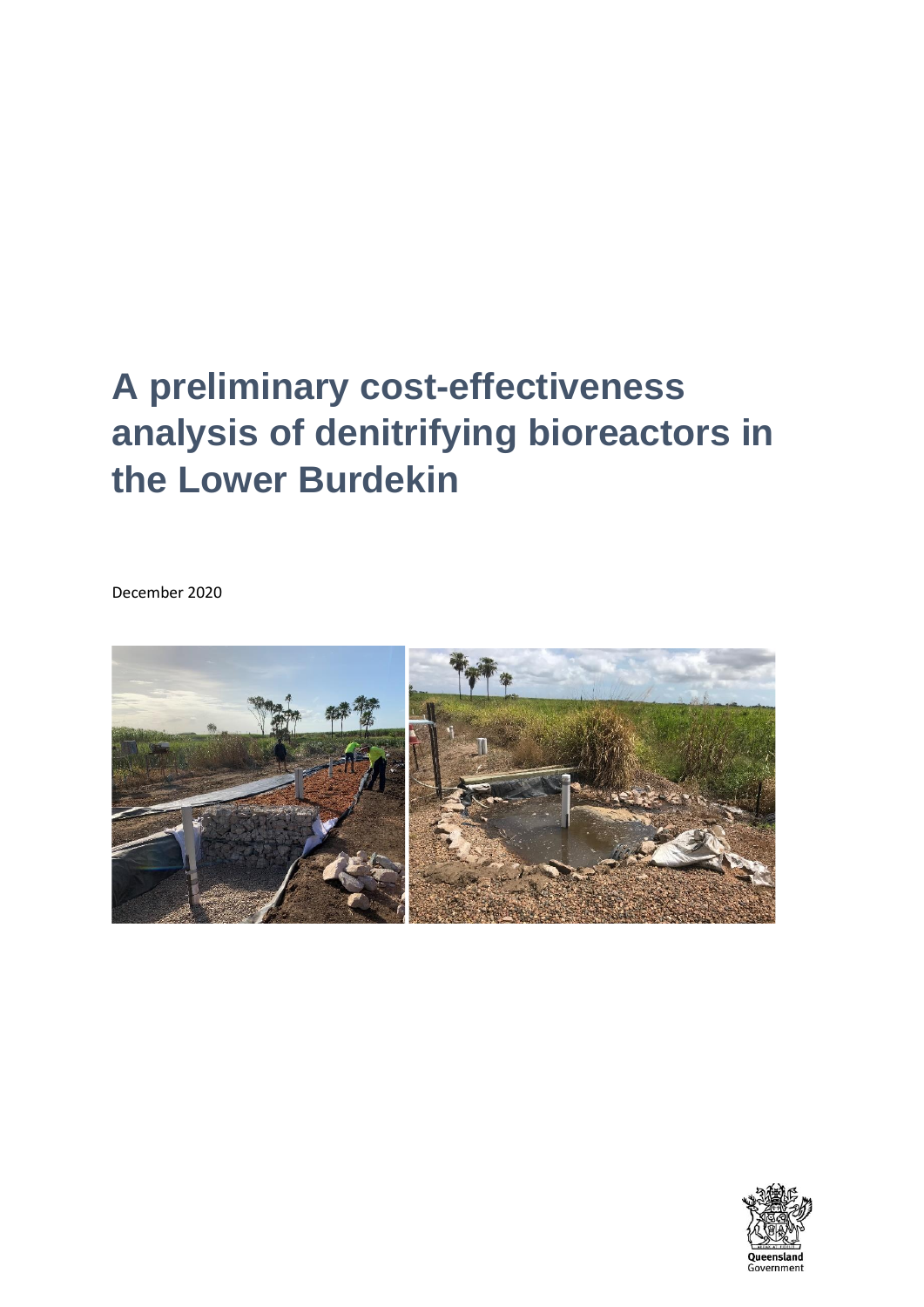This publication was compiled by Tichaona Pfumayaramba, Carla Wegscheidl and Brendon Nothard of Rural Economic Development, Department of Agriculture and Fisheries. It was reviewed by Mark Poggio, Manager Agricultural Economics, Department of Agriculture and Fisheries.

© State of Queensland, 2020.

The Queensland Government supports and encourages the dissemination and exchange of its information. The copyright in this publication is licensed under a Creative Commons Attribution 4.0 International (CC BY 4.0) licence.



Under this licence you are free, without having to seek our permission, to use this publication in accordance with the licence terms.

You must keep intact the copyright notice and attribute the State of Queensland as the source of the publication.

For more information on this licence, visit creativecommons.org/licenses/by/4.0.

The information contained herein is subject to change without notice. The Queensland Government shall not be liable for technical or other errors or omissions contained herein. The reader/user accepts all risks and responsibility for losses, damages, costs and other consequences resulting directly or indirectly from using this information.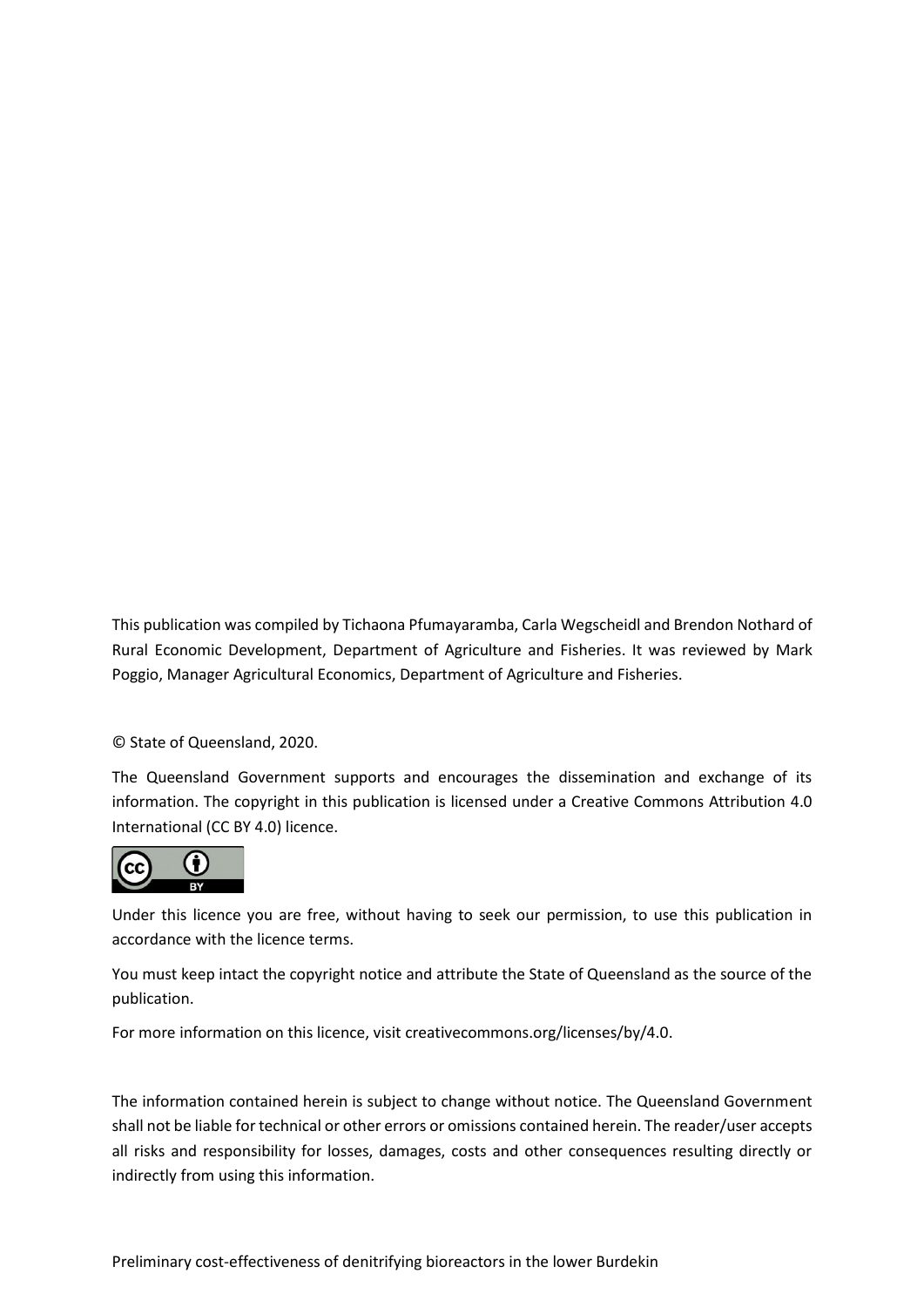# Background

A cost-effectiveness (CE) analysis was undertaken to assess the cost per kilogram of nitrate-nitrogen (\$/kg N) removed by denitrifying bioreactor beds in a sugarcane production system in Queensland. The preliminary analysis evaluates the CE of a  $34m<sup>3</sup>$  bioreactor bed trialled on a sugarcane farm in the lower Burdekin delta district, conducted as part of the Bioreactors for GBR Project, funded through the Queensland Reef Water Quality Program. The aim of the project was to investigate the nitrate removal performance of bioreactor beds receiving run-off from sugarcane farms in the lower Burdekin. In addition, the CE of a hypothetical 100m<sup>3</sup> bioreactor scenario is also explored.

The project trialled and monitored three bioreactor beds in the lower Burdekin. Of the three trials, one produced a more comprehensive dataset compared to the othersthat had experienced significant blockages during the trial period. Data from this trial was therefore utilised in the CE analysis. Highfrequency water quality monitoring was undertaken over 12 months (May 2019 - April 2020) with nitrate concentration, woodchip saturation and water flow analysed to enable calculation of the nitrogen removal rate<sup>1</sup> (NRR).

Denitrifying bioreactors, and other treatment systems, can potentially complement agronomic best management practices, such as precision fertiliser application, as part of a whole of catchment approach to improving water quality. The first denitrifying bioreactors were installed in Queensland during 2015. The first bioreactors in the GBR catchment were installed in 2018 on sugarcane farms (as part of the Bioreactors for GBR project and other projects in the Wet Tropics region), to assess their nitrogen removal performance in the tropical Queensland climate.

While there have been some bioreactor CE analyses published (e.g. Schipper et al. 2010; Christianson et al. 2013; Lepine et al. 2018), there are none available on bioreactors in Australia or tropical agricultural systems. Estimates of bioreactor CE based on predicted NRR were used in reports to inform investment into water quality programs, e.g. Alluvium 2019. This CE analysis aims to update existing CE information on bioreactors in the GBR using actual NRR calculated through intensive fieldbased monitoring. This CE analysis, combined with NRR results from other trials (Manca et al. 2020) and NRR published in the literature (Robertson , 2010; Schipper, Robertson, Gold, Jaynes, & Cameron, 2010), will enhance the information available to government and non-government organisations on the CE of bioreactors in reducing nitrate loads from agricultural land. The results of this CE analysis will also contribute to the development of bioreactor guidelines on the use of bioreactors on farms in Queensland.

# Methodology

The following section includes the methodology used in the CE analysis. It describes how the total present value costs (TPVC) for both the  $34m<sup>3</sup>$  and the 100 $m<sup>3</sup>$  bioreactor were determined, followed by calculations used in determination of the NRR level and bioreactor CE.

The two bioreactor sizes selected for the CE analysis were 34 $m<sup>3</sup>$  (the size of the bioreactor bed trial) and 100m<sup>3</sup> (a larger bioreactor bed sized to intercept more paddock run-off). Inclusion of a hypothetical larger bed size was based on preliminary trial results that demonstrated a need for larger bioreactors in the lower Burdekin to treat a greater proportion of the run-off (Manca, Grace, Robinson, & Wegscheidl, 2020b). A 100m<sup>3</sup> bioreactor was chosen as a practical size for a sugarcane farm, i.e. for intercepting and treating a proportion of irrigation tailwater within the constraints of land availability on a farm. In practice, the actual size of a bioreactor bed would be site specific.

#### Preliminary cost-effectiveness of denitrifying bioreactors in the lower Burdekin

<sup>&</sup>lt;sup>1</sup> Nitrate removal rate (NRR, g N m<sup>-3</sup> d<sup>-1</sup>) is a preferred metric for reporting bioreactor performance as it normalises the performance of a bioreactor as mass of nitrate removed per unit volume of bioreactor substrate (woodchip) per unit of time and enables comparison between bioreactors in different contexts.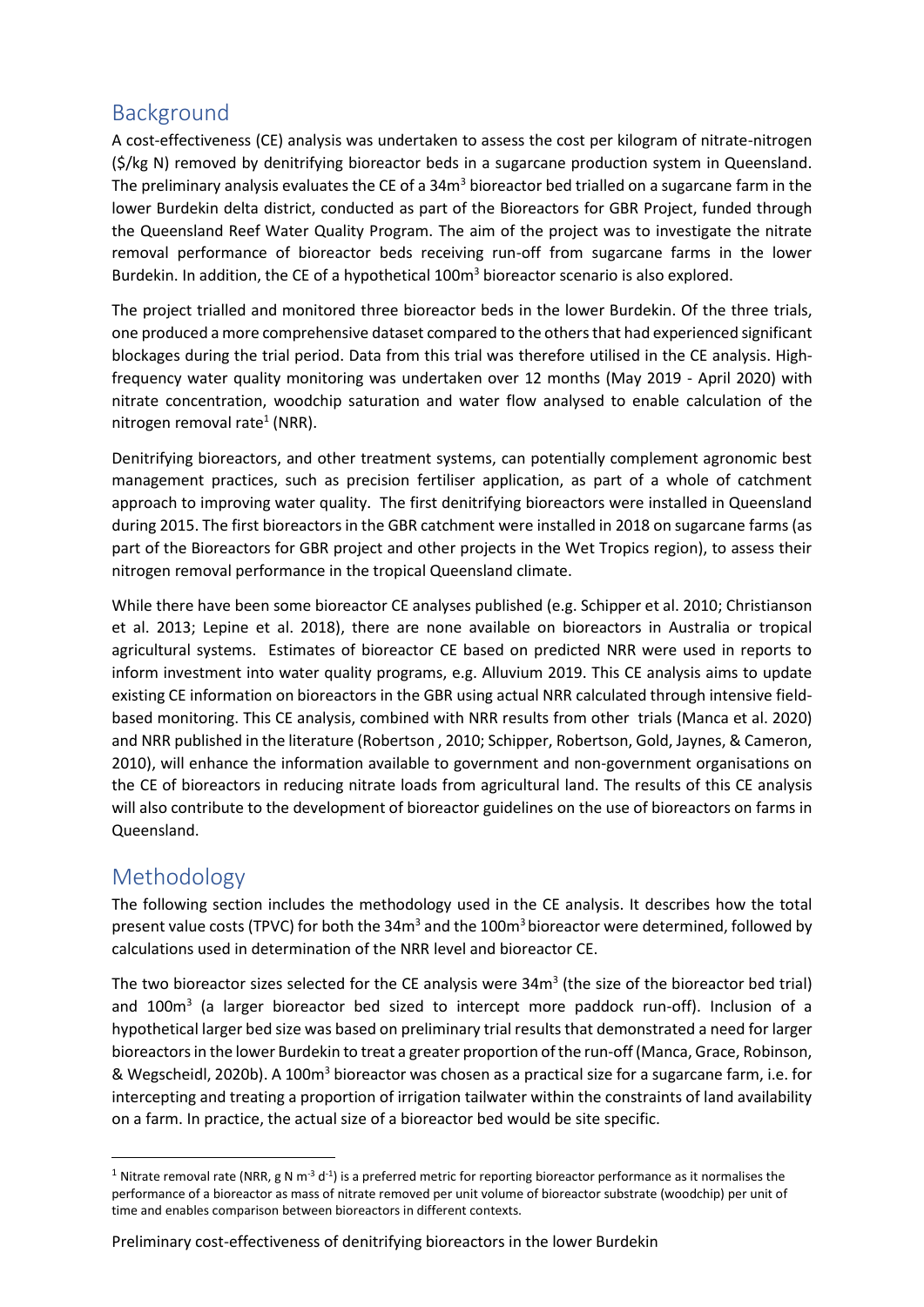#### Costs

The initial analysis is based on results from the  $34m<sup>3</sup>$  bioreactor trial, with the actual costs incurred presented in Table 1. Costs used in the analysis were derived from actual construction costs for a bioreactor field trial in the lower Burdekin. Costs were separated into both fixed and variable, with variable costs dependent on the bioreactor size (cubic meters). In addition, discounted maintenance costs were also included.

Due to only one year of field trial data, assumptions were made, and partly informed by other studies (Alluvium, 2019), on design, planning and on-going maintenance costs for the larger bioreactor (100m<sup>3</sup>) over an estimated lifespan of 10 years. Table 1 also presents estimated costs of the envisaged 100m<sup>3</sup> bioreactor.

| Table 1 Upfront fixed and variable costs associated with the 34m <sup>3</sup> and the 100m <sup>3</sup> bioreactor bed construction in the Lower |  |  |  |  |  |
|--------------------------------------------------------------------------------------------------------------------------------------------------|--|--|--|--|--|
| Burdekin.                                                                                                                                        |  |  |  |  |  |

| <b>Item</b>                                        | Variable<br>costs<br>$(5/m^3)$    | Variable<br>costs<br>(34m <sup>3</sup> )<br>(5) | Variable<br>$costs*$<br>(100 <sup>3</sup> )<br>(5) | Fixed<br>costs/<br>bioreactor<br>(\$) |
|----------------------------------------------------|-----------------------------------|-------------------------------------------------|----------------------------------------------------|---------------------------------------|
| Woodchip (inc. delivery)                           | \$56.60                           | \$1,924                                         | \$5,660                                            |                                       |
| Gravel                                             | \$4.80                            | \$163                                           | \$480                                              |                                       |
| Gabion gravel                                      | \$6.64                            | \$226                                           | \$664                                              |                                       |
| Excavator contractor and oversight                 | \$207.00                          | \$7,038                                         | \$20,700                                           |                                       |
| Gabion baskets and sleepers                        |                                   |                                                 |                                                    | \$1,700                               |
| Liner, sealant, PPE, laser level hire, disposables |                                   |                                                 |                                                    | \$550                                 |
| Pipes                                              |                                   |                                                 |                                                    | \$150                                 |
| Star pickets                                       |                                   |                                                 |                                                    | \$200                                 |
| Site selection (1 Week)                            |                                   |                                                 |                                                    | \$4,500                               |
| Design and on-site installation oversight (1 week) |                                   |                                                 |                                                    | \$4,500                               |
| Total                                              | \$275.04<br>(per m <sup>3</sup> ) | \$9,351                                         | \$27,504                                           | \$11,600                              |

*\*Estimated variable costs.*

#### Discounting costs

Maintenance costs, including regular inspections, gravel replacement and topping up of woodchips, were assumed to be \$1000/yr irrespective of bioreactor size due to a large part of the cost being the cost to visit the site, conduct inspections and clean out inlet or outlet rather than actual replacement of woodchips<sup>2</sup>.

Future maintenance costs were discounted with a 7% discount rate (Alluvium, 2019) to determine the present value. This follows the approach by Rust and Star (2018), and Hassan and Smart (2020) represented by:

$$
PVC_i = \frac{FVC}{(1+r)^t}
$$

where PVC = present value cost

FVC = future value cost (not inflation corrected)

 $r$  = real discount rate

 $t =$  number of time periods (usually years) in the future

<sup>&</sup>lt;sup>2</sup> Note the amount of gravel in the inlet does not vary substantially between different size bioreactors.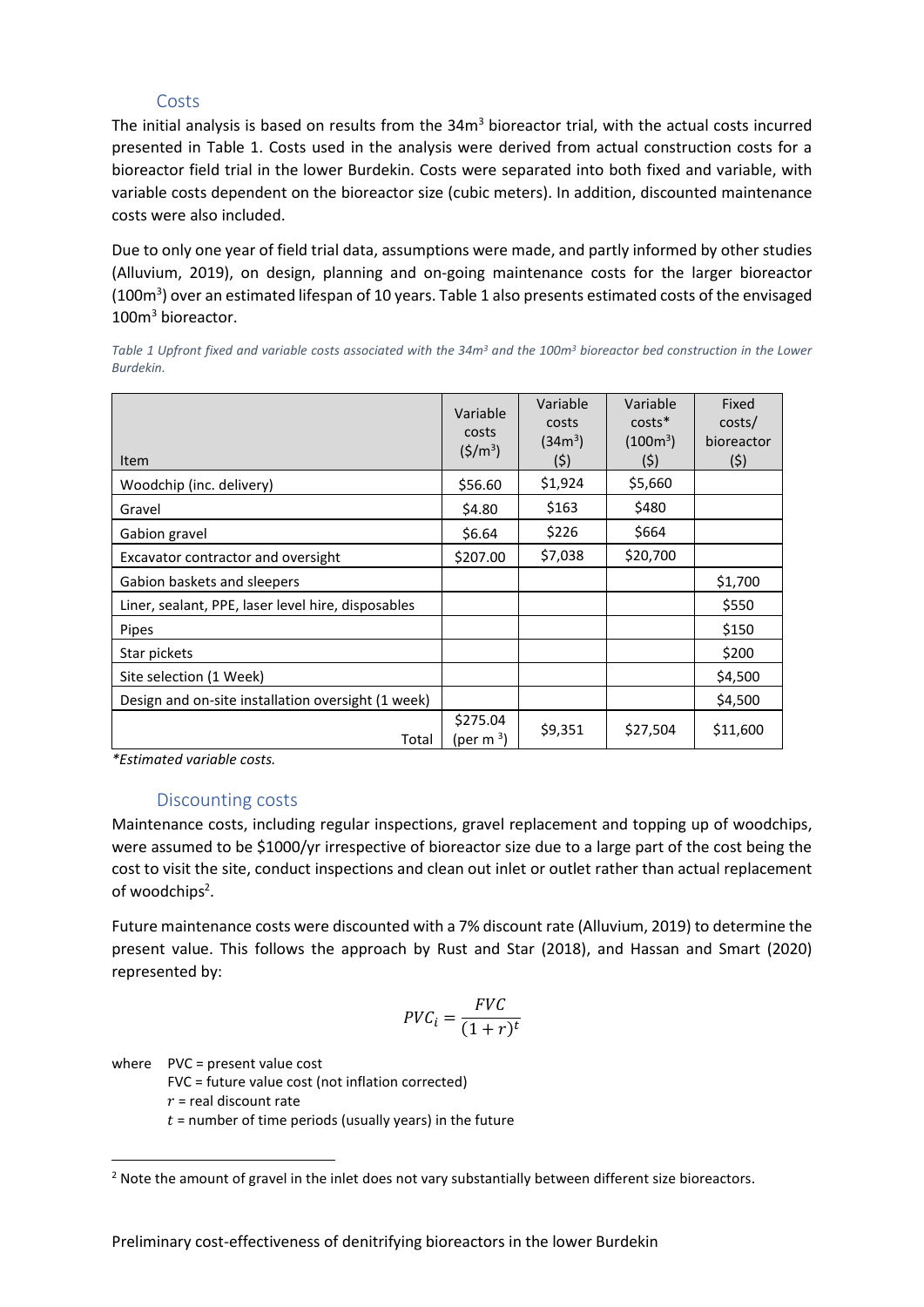The sum of discounted future maintenance costs was added to the upfront establishment costs for the bioreactor to give the total present value cost (TPVC). TPVC was annualised to give an annualised present value (APVC) to allow costs to be expressed in \$/year, by dividing the TPVC with the annuity factor (Hasan & Smart, 2020). This allows for comparing projects of different investment horizons or time frames. The annuity factor is calculated as:

$$
Annuity factor = \frac{1 - (1 + r)^{-T}}{r}
$$

where:  $r =$  real discount rate T= assumed lifespan

#### Pollutant removal

The nitrogen removal rates (NRR) used in the CE analysis were calculated using the inlet and outlet nitrate concentrations, saturated volume of woodchip and water flow monitored at the field trial. The lowest, average and highest NRR (g N/m<sup>3</sup>/day) calculated during each irrigation event over the trial period were used in the analysis to compare the effect of different NRR levels:

- 1. Average NRR being  $3.4g$  N m<sup>-3</sup> d<sup>-1</sup>
- 2. Highest (i.e. max) NRR being  $9.3$ gN m<sup>-3</sup> d<sup>-1</sup>
- 3. Lowest (i.e. min) NRR being 0.7gN  $\text{m}$ <sup>-3</sup> d<sup>-1</sup>

Nitrate concentrations, woodchip saturation and water flow varied during each irrigation event, leading to different NRRs. These NRRs are within the range (0.07 to 44 g N  $m^{-3}$  d<sup>-1</sup>) for bioreactor beds in published literature (Schipper et al., 2010) and were used in the CE analysis to provide high, low and average CE scenarios for bioreactor beds in the lower Burdekin.

Different scenarios of performance decline (decreased NRR) over the lifespan of the bioreactor were assessed. Queensland bioreactor trials have not been monitored for long enough to provide accurate performance data over the 10-year lifespan, so assumptions were made based on literature (Addy, et al., 2016; Schipper, Robertson, Gold, Jaynes, & Cameron, 2010) and expert opinion.

The total nitrate load reduction (kg N removed per year) is strongly influenced by the annual number of treatment days (i.e. days of water flowing through the bioreactor/year). In the field trial we used 90 days as the estimated number of treatment days (i.e. based on the average number and duration of irrigation events and number of days of rainfall in the lower Burdekin likely to lead to run-off). It is recommended that in future, sites with more regular water flow be selected to ensure a sufficient flow of nitrates through the bioreactor. A 250-treatment day period was also used in the analysis for the envisaged 100m<sup>3</sup> bioreactor as this is expected to be larger and located in place to receive regular water flow from several blocks irrigated at different times.

#### Cost-effectiveness

Cost-effectiveness was calculated by dividing annualised present value cost with total load reduction (TLR) in kg nitrate-N per year using:

Cost effectiveness (in \$ per kgN) = 
$$
\frac{APVC \text{ (in $ per year)}}{AALR \text{ (in kgN per year)}}
$$

where: APVC = Annualised equivalent present value cost

AALR = Average annual load reduction (Total load reduction/ no. years)

While some studies suggest using annualised total load reduction due to a higher value placed on earlier benefits (Hasan and Smart 2020), load reductions were not discounted for purposes of this report. This was to ensure consistency with other P2R Projects (Van Grieken, et al., 2015), as well as

Preliminary cost-effectiveness of denitrifying bioreactors in the lower Burdekin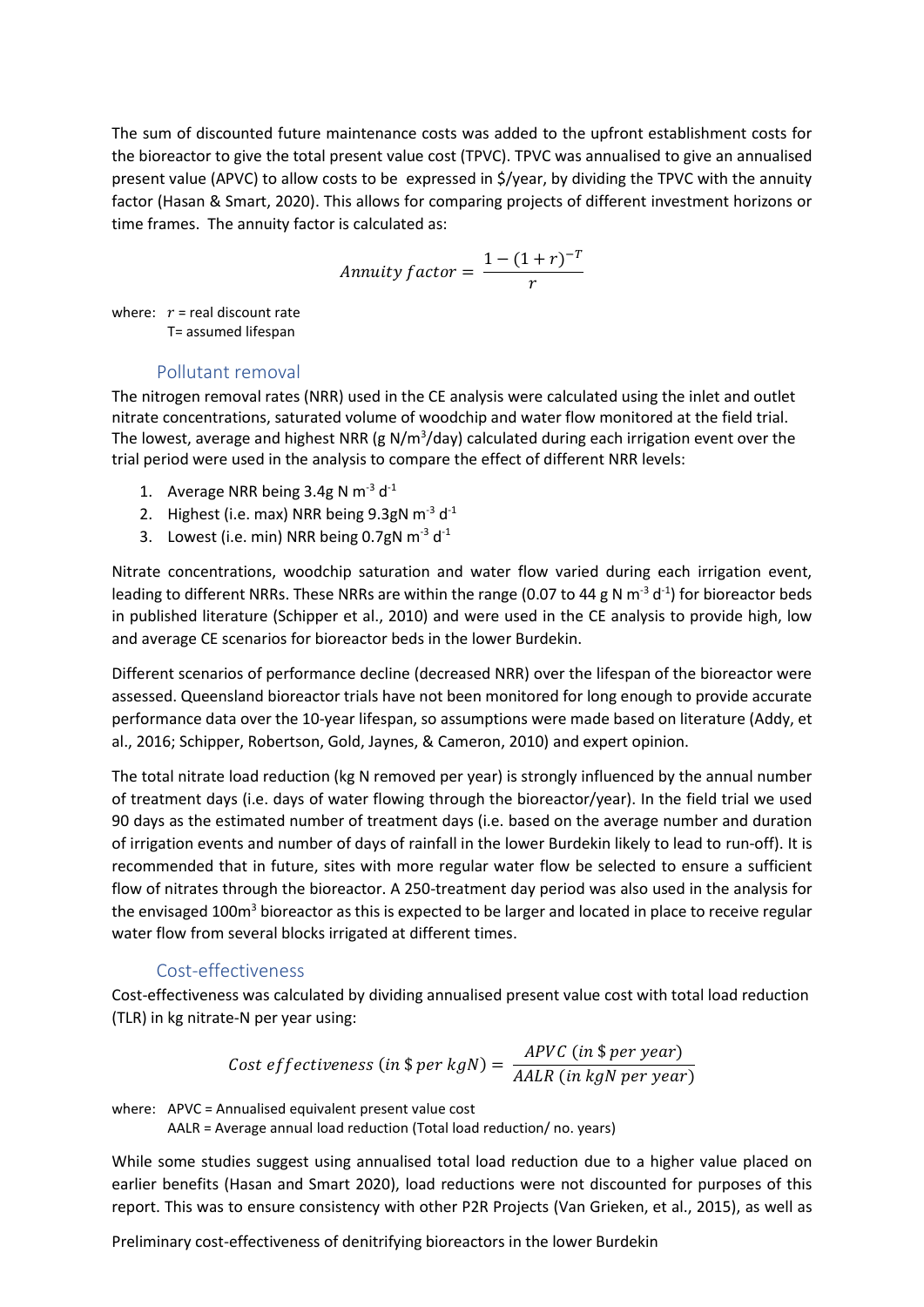to comply with Queensland Government Treasury's recommendation that only costs be discounted in a CE analysis (Queensland Government, 2015).

## Results

### Size of bioreactor

The bioreactor trial installed in the delta district of the lower Burdekin contained  $34m<sup>3</sup>$  of woodchip and was estimated to be treating water (i.e. number of days per year with irrigation or rainfall runoff flowing through the bioreactor) for 90 days a year. The CE of the  $34m<sup>3</sup>$  bioreactor was calculated using field trial data collected reflecting the average NRR of 3.4 g N  $m^{-1}$  d<sup>-1</sup>. Table 2 shows the difference in CE with the number of treatment days, showing CE to improve significantly with more treatment days.

| Table 2 Cost-effectiveness comparison of 34m <sup>3</sup> bioreactor with different treatment days |  |  |
|----------------------------------------------------------------------------------------------------|--|--|
|                                                                                                    |  |  |

| Volume of<br>woodchip<br>(m <sup>3</sup> ) | Bioreactor<br>cost (TPVC) | Average<br><b>NRR</b><br>(g<br>$N/m^3/d$ | Annual<br>treatment<br>(days<br>days<br>of runoff) | Lifespan<br>(yrs) | Assumed<br>performance<br>reduction<br>after year 1 | Cost-<br>effectiveness<br>$(S/kg$ nitrate N) |
|--------------------------------------------|---------------------------|------------------------------------------|----------------------------------------------------|-------------------|-----------------------------------------------------|----------------------------------------------|
| 34                                         | \$27,467                  | 3.4                                      | 90                                                 | 10                | 33%                                                 | \$536.97                                     |
| 34                                         | \$27,467                  | 3.4                                      | 250                                                | 10                | 33%                                                 | \$193.31                                     |

The field trial results suggest that if larger bioreactors are installed in the lower Burdekin, and are well located to increase water interception, catching a larger proportion of the runoff for a greater part of the year, that CE would improve significantly. The potential CE of a hypothetical 100m<sup>3</sup> bioreactor was calculated assuming both 90 and 250 treatment days per year (Table 3).

*Table 3 Cost-effectiveness comparison of hypothetical 100m<sup>3</sup>bioreactor with different treatment days* 

| Volume of<br>woodchip<br>(m3) | <b>Bioreactor</b><br>cost (TPVC) | Average<br><b>NRR</b><br>(g<br>N/m3/d | Annual<br>treatment<br>(days<br>days<br>of runoff) | Lifespan<br>(yrs) | Assumed<br>performance<br>reduction<br>after year 1 | Cost-<br>effectiveness<br>$(S/kg$ nitrate N) |
|-------------------------------|----------------------------------|---------------------------------------|----------------------------------------------------|-------------------|-----------------------------------------------------|----------------------------------------------|
| 100                           | \$45,619                         | 3.4                                   | 90                                                 | 10                | 33%                                                 | \$301.93                                     |
| 100                           | \$45,619                         | 3.4                                   | 250                                                | 10                | 33%                                                 | \$108.70                                     |

The cost of treating nitrate run-off with a  $100<sup>m</sup>$  bioreactor would be almost half that of a 34 $m<sup>3</sup>$ bioreactor, through assumed efficiencies of scale with a larger bioreactor. Well-positioned bioreactors, intercepting and treating water for more days of the year, appear to be considerably more cost-effective. The following analyses are therefore limited to CE estimates based on the hypothetical  $100 \text{ m}^3$  bioreactor.

#### Bioreactor treatment performance

The maximum, minimum and average NRR, as recorded in the field trial, are presented in Table 4. The NRR ranges recorded in the field trial are comparable to those reported in literature (Schipper et al 2010, Addy et al 2016) and in trials held in the wet tropics (unpublished reports). The observations are therefore considered a realistic representation of the range of nitrate removal levels likely to be experienced in the field. Lower rates of NRR are associated with nitrate limited conditions, as has been experienced in many of the Queensland bioreactor trials. Table 4 shows the difference in CE based on the three different NRRs for a 100m<sup>3</sup> bioreactor, over 10 years with 250 treatment days per year.

This table presents the benchmark NRR, without performance decline (i.e. a constant removal rate through the life of the bioreactor). Literature (Addy, et al., 2016; Robertson , 2010; Schipper, Robertson, Gold, Jaynes, & Cameron, 2010) suggests that performance decline in bioreactors is likely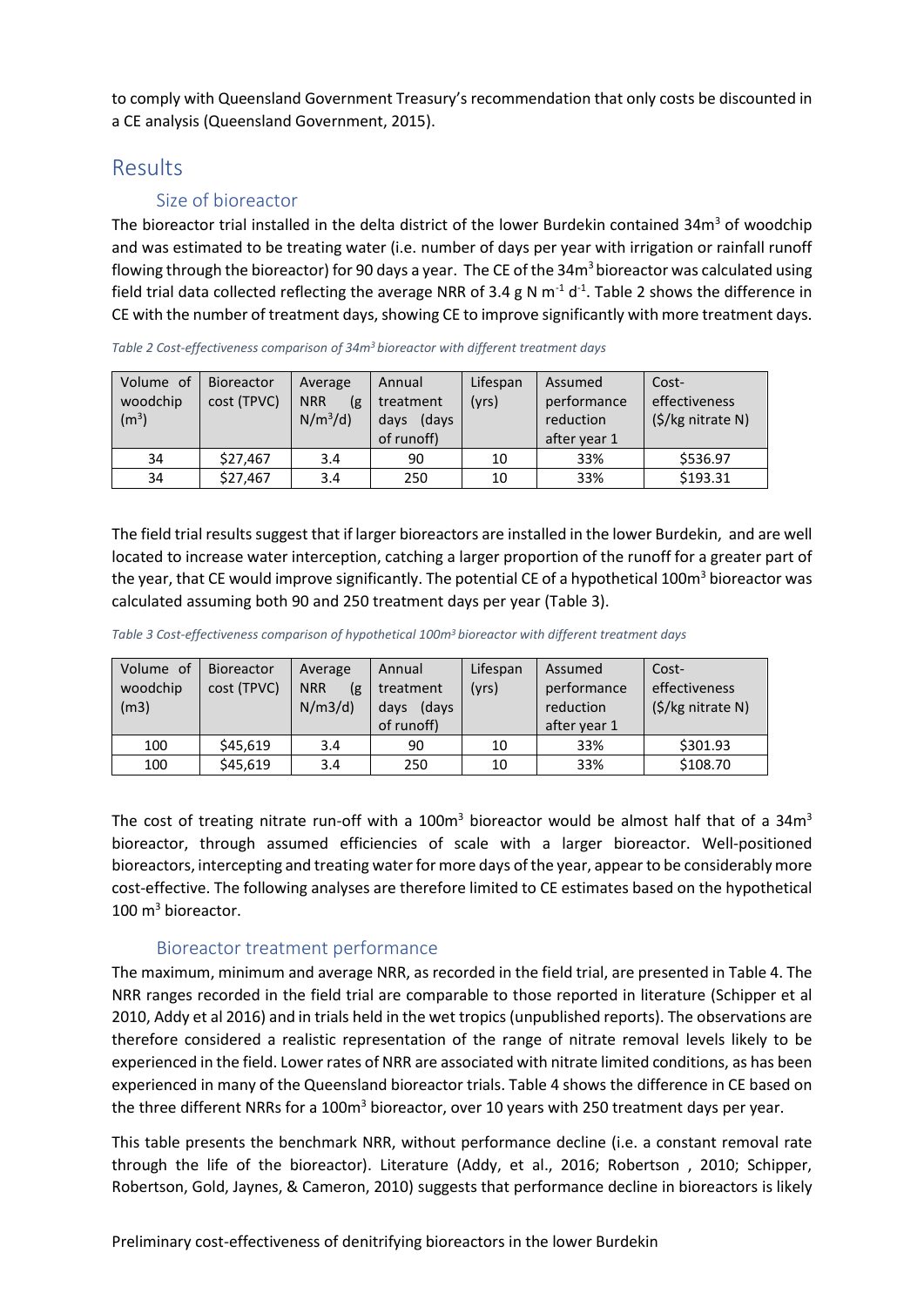determined by the original NRR. Low NRR is usually associated with nitrate limited conditions and this is also expected to be associated with a lower rate of performance decline (Manca, et al., 2020a).

While it is likely that some performance decline will be experienced during the life of the bioreactor, the lack of long term trial data on which to develop a reliable set of assumptions for different NRRs in the lower Burdekin led us to use the benchmark scenario (shown in Table 4) and hence these CE figures should be interpreted with caution. This analysis highlights that bioreactors are most cost-effective when receiving consistent nitrate concentrations to avoid nitrate limitation.

| <b>Average NRR</b><br>(g N/m <sup>3</sup> /d) | Size of<br>bioreactor<br>(m <sup>3</sup> ) | No. of treatments<br>(days/year) | <b>Total N removed</b><br>over life of bioreactor<br>(kg) | Cost-effectiveness<br>(\$/kg nitrate N) |
|-----------------------------------------------|--------------------------------------------|----------------------------------|-----------------------------------------------------------|-----------------------------------------|
| Maximum 9.3                                   | 100                                        | 250                              | 2,325                                                     | \$27.94                                 |
| Average 3.4                                   | 100                                        | 250                              | 850                                                       | \$76.41                                 |
| Minimum 0.7                                   | 100                                        | 250                              | 175                                                       | \$371.15                                |

*Table 4 Effect of different NRR on cost-effectiveness of bioreactors with no performance decline over 10 years*

#### Performance decline over time and cost-effectiveness

The bioreactor field trials were only monitored for 12 months and therefore performance decline over longer-term periods are based on assumptions from literature. Robertson (2010) and Addy et al. (2016) suggest that bioreactor nitrate removal is highest in the first year and declines in the second year while remaining constant for the balance of its life. Manca et al. (2020a) on the other hand, suggest that in nitrate limited conditions in South-east Queensland, nitrate removal efficiency would not decline after year 1. Table 5 presents the level of nitrates removed annually under various scenarios included in the CE analysis. Over the 10-year life span of the bioreactor, the figures illustrate the differences in total load removal over the period at an average NRR of 3.4 g N m<sup>-3</sup> d<sup>-1</sup>.

|                | Amount of Nitrate Removed Annually<br>(kg N/Year) |            |            |  |  |
|----------------|---------------------------------------------------|------------|------------|--|--|
| Year           | Scenario 1                                        | Scenario 2 | Scenario 3 |  |  |
| 1              | 85.0                                              | 85.0       | 85.0       |  |  |
| $\overline{2}$ | 57.0                                              | 56.7       | 42.5       |  |  |
| 3              | 57.0                                              | 56.7       | 42.5       |  |  |
| 4              | 57.0                                              | 37.8       | 42.5       |  |  |
| 5              | 57.0                                              | 37.8       | 42.5       |  |  |
| 6              | 57.0                                              | 25.2       | 85.0       |  |  |
| 7              | 57.0                                              | 25.2       | 42.5       |  |  |
| 8              | 57.0                                              | 16.8       | 42.5       |  |  |
| 9              | 57.0                                              | 16.8       | 42.5       |  |  |
| 10             | 57.0                                              | 11.2       | 42.5       |  |  |
| Total          | 597.6                                             | 369.0      | 510.0      |  |  |
| Annual Average | 59.8                                              | 36.9       | 51.0       |  |  |

*Table 5 Amount of nitrates removed annually for different scenarios over 10-year period*

The three scenarios were compared for the average NRR to determine how differences in bioreactor performance decline would affect CE. Results for a 100m<sup>3</sup> bioreactor with 250 treatment days per year, over a 10-year lifespan are shown in Table 6.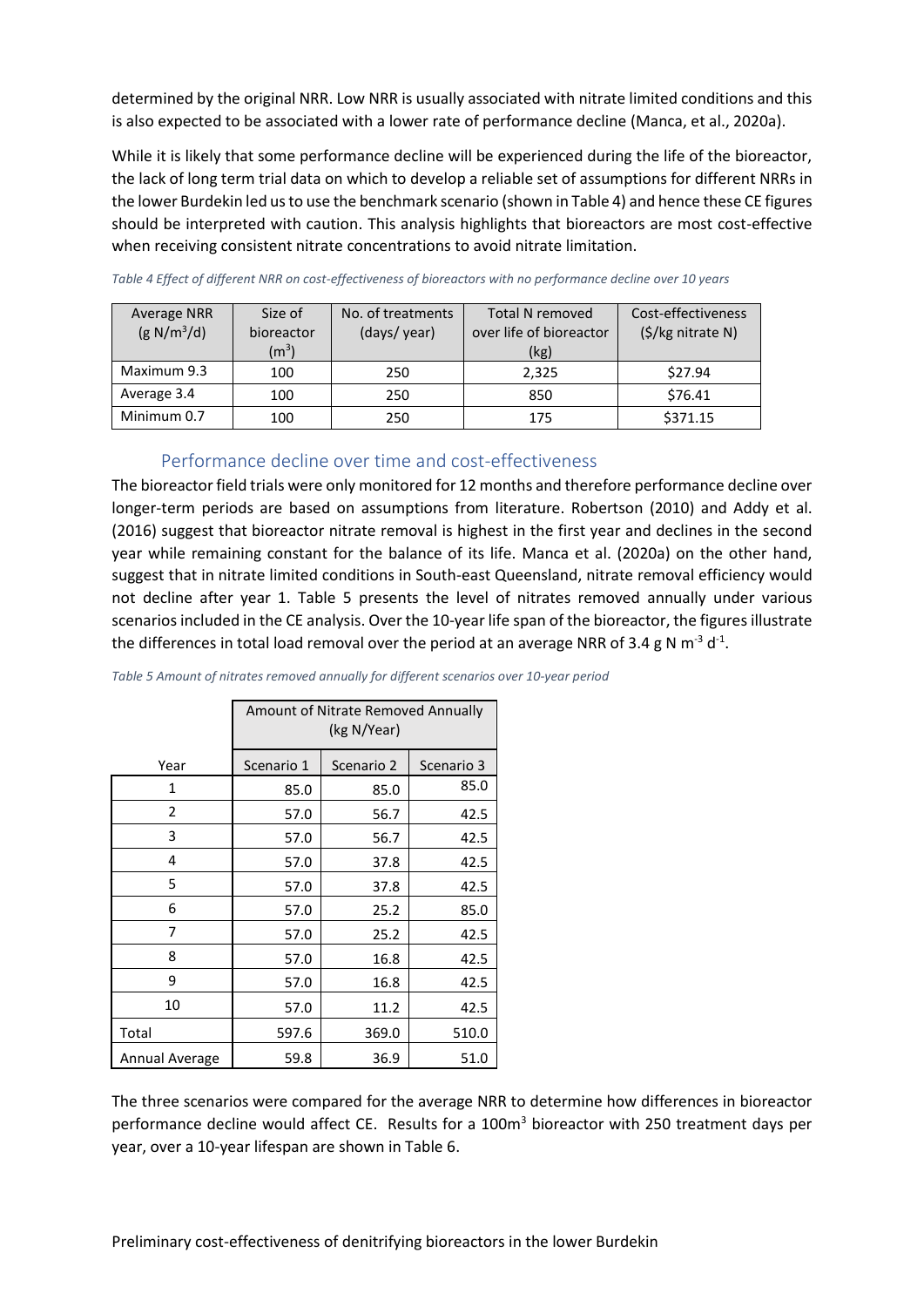*Table 6 Cost-effectiveness under different performance decline scenarios for a 100m<sup>3</sup> bioreactor over a 10-year lifespan*

| Scenario | Performance decline during lifespan                                                                                                                                             | <b>Initial NRR</b><br>(Year 1)<br>(g N/m <sup>3</sup> /d) | Cost-<br>effectiveness<br>(5/kg N) |
|----------|---------------------------------------------------------------------------------------------------------------------------------------------------------------------------------|-----------------------------------------------------------|------------------------------------|
|          | 33% decline after Year 1, then constant                                                                                                                                         | 3.4                                                       | \$108.70                           |
|          | 33% decline after Year1, then 33% every 2 years                                                                                                                                 | 3.4                                                       | \$176.00                           |
|          | 50% decline in year 2, then constant until woodchip replaced at<br>the end of Year 5 and repeat cycle (with 25% lower<br>maintenance costs every year except Year 1 and Year 6) | 3.4                                                       | \$135.25                           |

This assessment demonstrates that assumptions on performance over time can have a significant impact on the CE of bioreactors. For example, replacing woodchips in year 5, with slightly lower maintenance costs in all other years would be more cost-effective (Scenario 3) than when the performance of the bioreactor is left to decline continually over the life span.

## Conclusion

This analysis is the first detailed CE assessment of bioreactors in Queensland. It is based on observed field trial data over 12 months that were then used to extrapolate NRR over the 10-year lifespan of the bioreactor. It enables assessment of the CE under different scenarios of size, NRR, treatment days/year and performance decline. It demonstrates significant variability in the CE of denitrifying bioreactors depending on site, size and performance decline. This highlights the need for meticulous site selection and design to maximise the CE of bioreactors as a nitrogen mitigation tool. In the right location i.e. regular water flow with moderate nitrate concentration, bioreactors could prove a costeffective option for reducing nitrate from agricultural run-off and therefore complement other water quality initiatives. This analysis provides preliminary insight into the CE of a 34m<sup>3</sup> bioreactor trial in the Burdekin region and explores various hypothetical 100m<sup>3</sup> bioreactor scenarios. To improve confidence in the CE results and to be able to apply them more generally, NRR data would need to be collected from longer-term trials and across multiple sites.